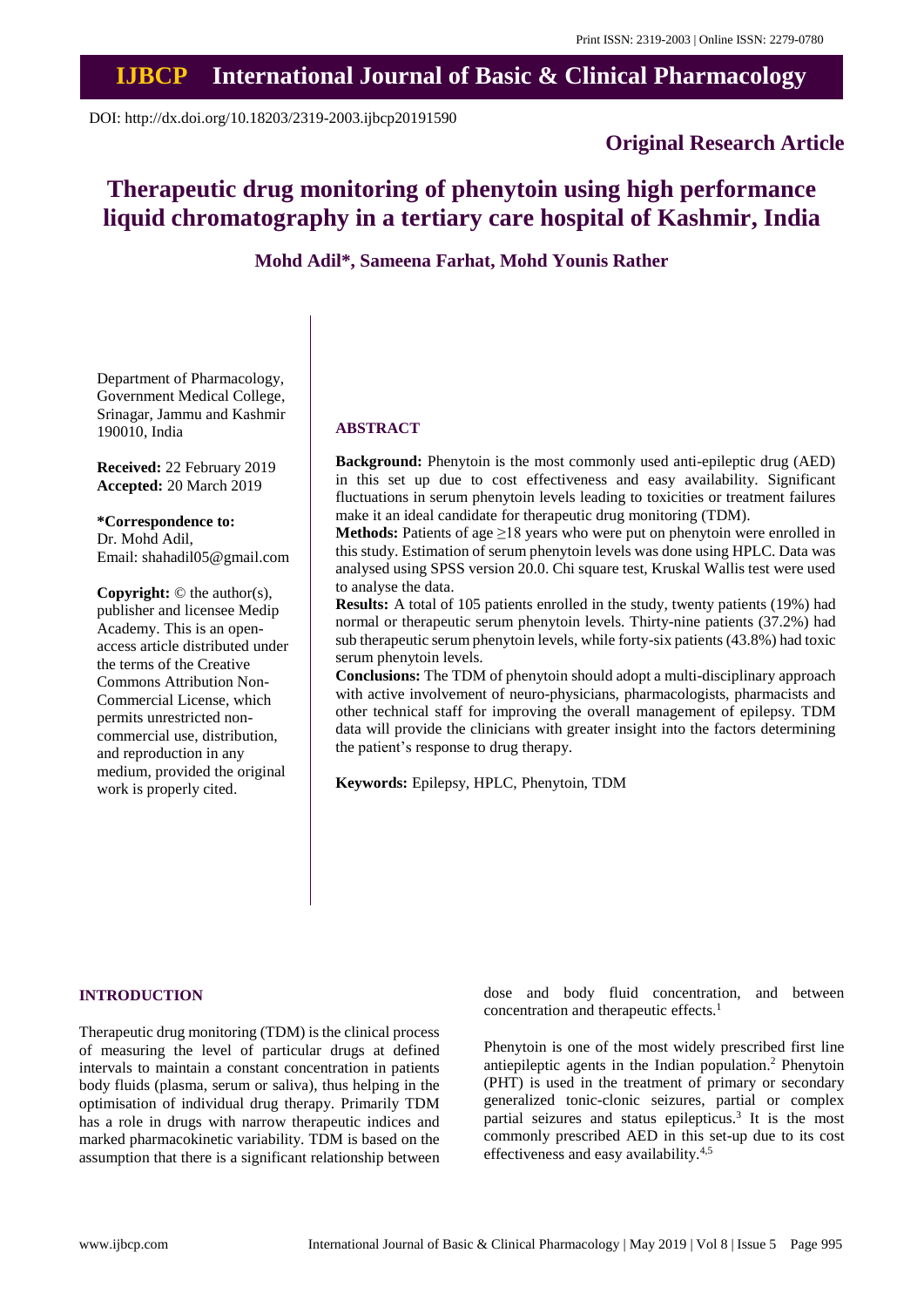Long term repeated exposure to high serum concentration of phenytoin may predispose patients to irreversible neurotoxicity and may also exacerbate seizures.<sup>6</sup> Thus, its administration requires a constant monitoring through what we call as therapeutic drug monitoring.

Selecting the most appropriate analytical methods is often not easy and the choice depends on the availability of staff, expertise and equipment, the nature of the service to be provided and the range of drugs to be assayed. The major advantage of chromatographic techniques is their flexibility and adaptability to a wide range of drugs. However, in comparison to immunoassays HPLC methods are slow, labour-intensive techniques which usually demand a high degree of technical expertise. Immunoassays have higher development costs than chromatography, narrow range of drugs to be analyzed and are generally more susceptible to interference to endogenous components (cross-reactivity).<sup>7</sup>

#### **METHODS**

After getting approval from the Institutional Ethics Committee, the study was conducted by the Department of Pharmacology in association with the Department of Neurology, Government Medical College, Srinagar, Jammu and Kashmir, India. The patients coming to the Neurology Department, SMHS Hospital were studied. All patients were on phenytoin 300 mg daily in divided doses except 6 patients who were on phenytoin 400 mg daily in divided doses. The participants were provided with explicit explanation for their inclusion in the study by instituting written informed consent, duly translated in local vernacular. It was a cross-sectional, observational study for a period of one and a half year.

#### *Inclusion criteria*

All patients with seizures of either sex and age group  $\geq$ 18 years of age who were prescribed phenytoin by the consulting physician were included in the study.

# *Exclusion criteria*

- Patients who were unable to co-operate.
- Patients who were unable to give consent.
- Patients treated with traditional medicines alone.
- Patients with chronic illnesses like chronic liver or renal diseases.

#### *Procedure*

Estimation of serum levels of phenytoin was done using reverse phase high-performance liquid chromatography (RP-HPLC) from Agilent® technologies (1260 infinity series).

Data was entered in Microsoft Excel spreadsheet. Data was analysed using SPSS version 20.0. Data was analysed using SPSS version 20.0. Chi square test, Kruskal Wallis test were used to analyse the data.

#### **RESULTS**

Table 1 shows the age distribution of the study population.

# **Table 1: Distribution of the study population according to age.**

| Age (years)   | <b>Frequency</b> | <b>Percent</b> |
|---------------|------------------|----------------|
| $<$ 20 years  | 10               | 9.5            |
| $21-40$ years | 56               | 53.3           |
| $41-60$ years | 24               | 22.9           |
| $61-80$ years | 15               | 14.3           |
| Total         | 105              | 100.0          |

The mean age of the patients was 38.9 years with a standard deviation of 16.08 years. Most of the patients were in the age group of 21-40 years (53.3%) followed by the age group of 41-60 years (22.9%), 61-80 years (14.3%) and 18- 20 years (9.5% each).

Table 2 shows the distribution of the study population according to sex. The study population comprised of 71 males (67.6%) and thirty-four females (32.4%).

#### **Table 2: Distribution of the study population according to sex.**

| Sex    | <b>Frequency</b> | <b>Percent</b> |
|--------|------------------|----------------|
| Male   |                  | 67.6           |
| Female | 34               |                |
| Total  | 105              | 100 O          |

#### **Table 3: Distribution of study population according to serum levels of phenytoin.**

| Serum level of phenytoin    | <b>Frequency</b> | <b>Percent</b> |
|-----------------------------|------------------|----------------|
| Sub therapeutic levels      | 39               | 37 2           |
| Normal (therapeutic) levels | 20               | 19.0           |
| Toxic levels                | 46               | 43.8           |
| Total                       | 105              | 100            |



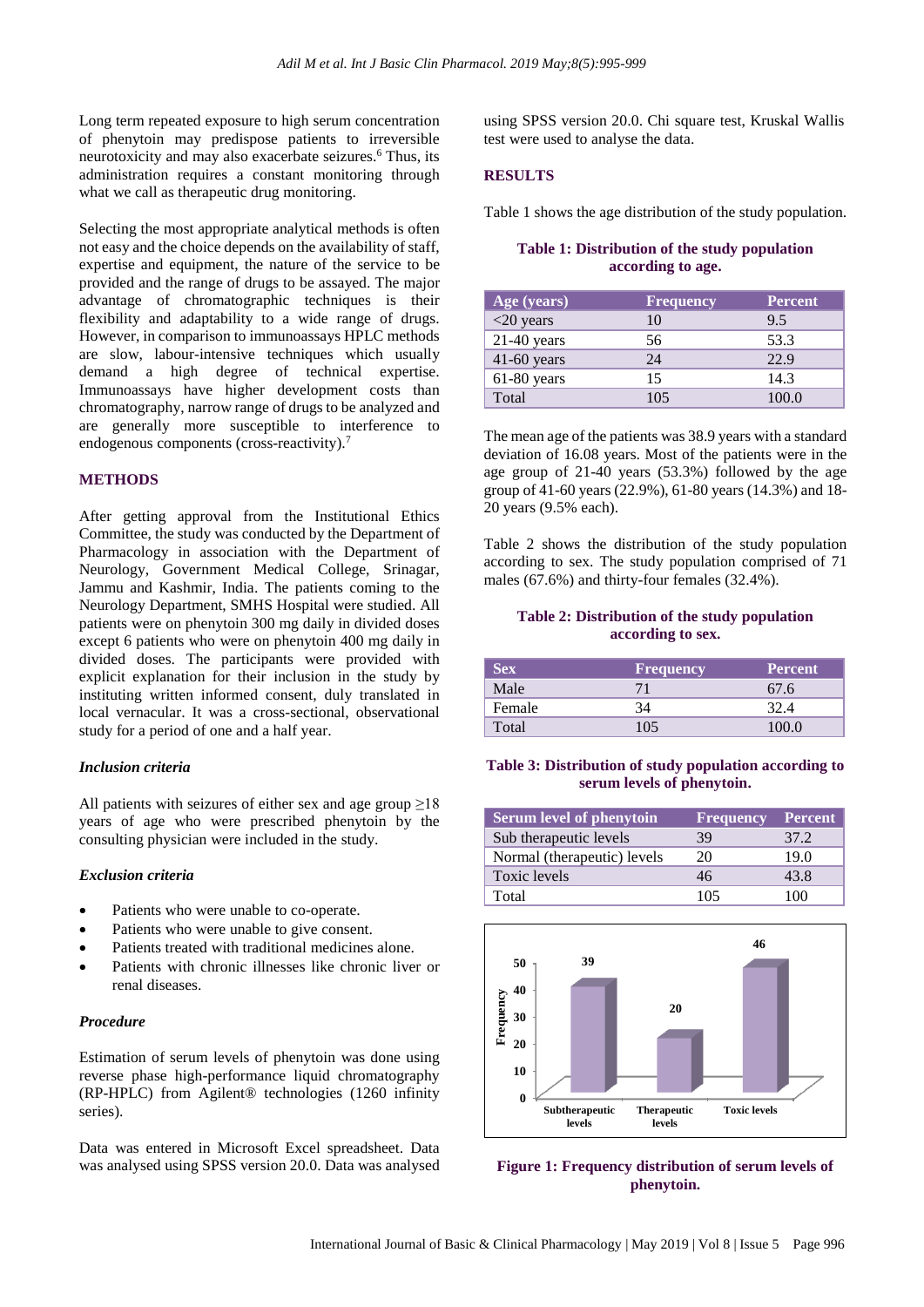Table 3 and Figure 1 shows the distribution of the study population according to their serum phenytoin levels (µg/ml). Out of a total of 105 patients enrolled for the study, only 20 patients (19%) had normal or therapeutic serum phenytoin levels. 39 patients (37.1%) had sub therapeutic levels, while 46 patients (43.8%) had toxic levels.

## **Table 4: Frequency distribution of serum phenytoin levels in study population.**

| <b>Statistical parameters</b> |       |
|-------------------------------|-------|
| Mean                          | 23.83 |
| Std. Deviation                | 20.37 |
| Minimum                       | 0.52  |
| Maximum                       | 84.72 |
| $25th$ Percentile             | 7.77  |
| Median                        | 17.34 |
| $75th$ percentile             | 38.08 |



# **Figure 2: Frequency distribution histogram of serum phenytoin levels.**

Table 4 and Figure 2 shows the frequency distribution of serum phenytoin levels in study population. The mean serum phenytoin level was 23.83 ug/ml (SD 20.37). Median of serum phenytoin level distribution in this study population was 17.34 µg/ml with a minimum and maximum of 0.52  $\mu$ g/ml and 84.72  $\mu$ g/ml respectively.

Figure 2 is a frequency distribution histogram showing the serum phenytoin levels in our study population of 105 patients. Majority of the patients (79%) were outside the limits of normal serum phenytoin levels. The distribution is clearly not normal but a skew at the higher levels.

# **DISCUSSION**

Phenytoin is an anti-epileptic drug approved for monotherapy and adjunctive therapy of tonic-clonic seizures and focal seizures in patients across all age groups, besides, it is used for treating seizures that occur secondarily to a neurosurgical intervention or severe head injury. In addition, phenytoin is one of the AEDs used in the management of status epilepticus. Other uses include the treatment of trigeminal neuralgia as a monotherapy and for the treatment of cardiac arrhythmias.<sup>8</sup> Phenytoin is the most commonly prescribed AED in this set-up due to its cost effectiveness and easy availablilty.<sup>9</sup>

The present study was conducted in the Department of Pharmacology, Government Medical College, Srinagar, Jammu and Kashmir, India in collaboration with the Department of Neurology, SMHS Hospital, Srinagar, Jammu and Kashmir, India. Out of a total of 105 patients enrolled in the study, only twenty patients (19%) had normal or therapeutic serum phenytoin levels. Thirty-nine patients (37.2%) had sub therapeutic serum phenytoin levels, while forty-six patients (43.8%) had toxic serum phenytoin levels.

Therapeutic drug monitoring (TDM) is done primarily to check drug toxicity, compliance and dose titration in drug therapy of epilepsy with various AEDs. Since, various AEDs have a narrow therapeutic index and significant pharmacokinetic variability, huge fluctuations in their serum levels can lead to either toxicity or therapeutic failure. The development of TDM for assessment of drug levels in various biological fluids like serum, plasma, saliva, etc. has now made it possible to study the interaction between drug dose, drug concentration in the body fluids, pharmacological effect and the net clinical outcome.<sup>9</sup>

Phenytoin has a narrow therapeutic range demanding a fine balance between therapeutic efficacy and dose related adverse reactions. Phenytoin exhibits a non-linear pharmacokinetic profile even within the therapeutic window, due to gradual saturation of the metabolising enzyme system, resulting in its decreased rate of elimination as dose increases. This means even a small change in the dose leads to wide fluctuations in the phenytoin levels in body fluids and hence variable clinical effect. The interindividual variability can lead to 50-fold difference in plasma/serum phenytoin concentrations in patients taking the same dose. All these factors make phenytoin an ideal candidate for TDM to ensure therapeutic efficacy.<sup>10</sup>

Estimation of serum levels of phenytoin was done in the Department of Pharmacology, Government Medical College, Srinagar, Jammu and Kashmir, India using Reverse phase high-performance liquid chromatography (RP-HPLC) from Agilent® technologies (1260 infinity series). Selecting the most appropriate analytical methods is often not easy and the choice depends on the availability of staff, expertise and equipment, the nature of the service to be provided and the range of drugs to be assayed. The major advantage of chromatographic techniques is their flexibility and adaptability to a wide range of drugs. However, in comparison to immunoassays, HPLC methods are slow, labour-intensive technique which usually demand a high degree of technical expertise. Immunoassays have higher development costs than chromatography, narrow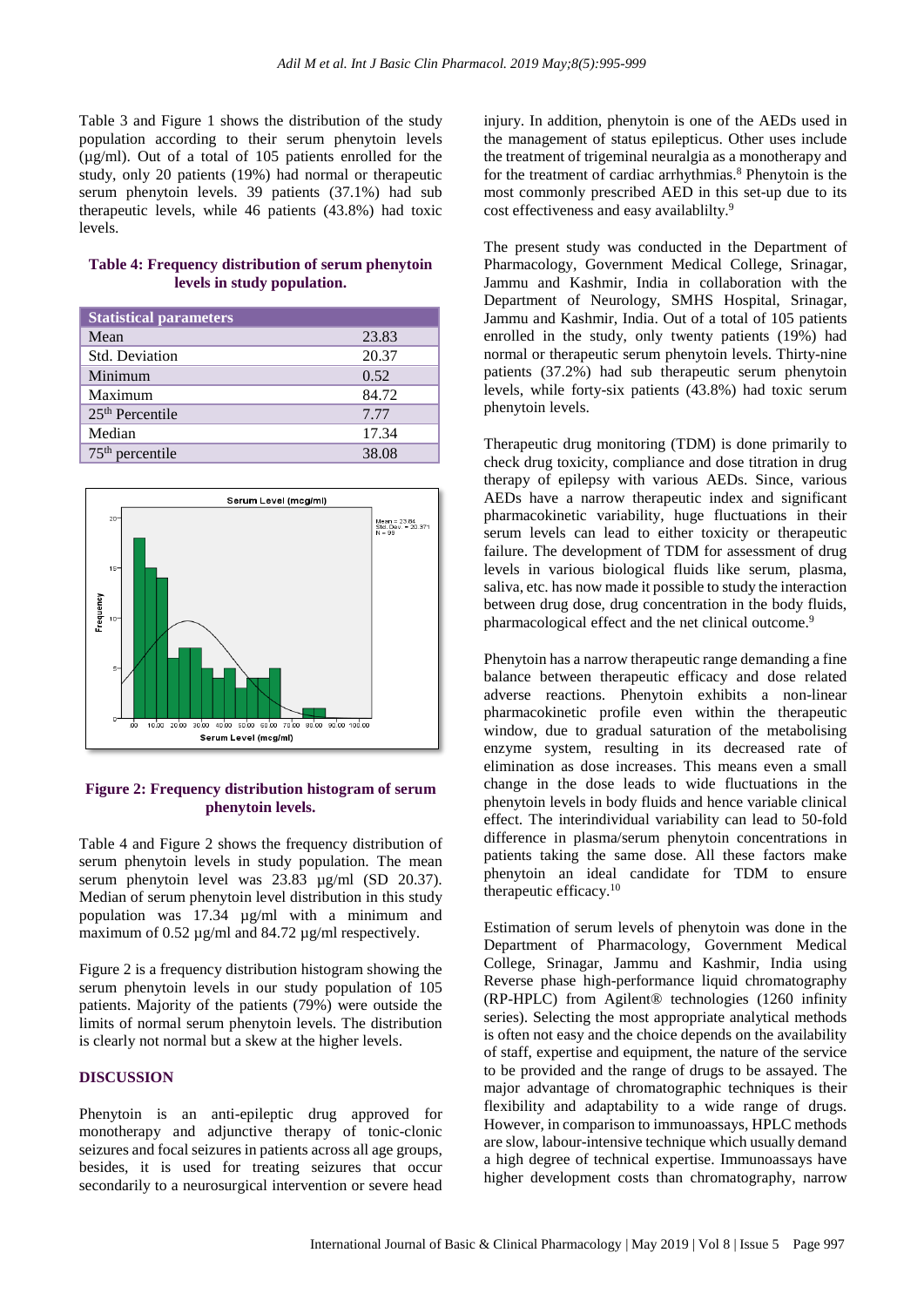range of drugs to be analyzed and are generally more susceptible to interference to endogenous components  $(cross-reactivity)<sup>7</sup>$ 

Present study enrolled a total of 105 patients as study population. A study conducted by Lascelles PT et al, enrolled 111 patients in their study.<sup>11</sup> Similarly, Houghton GW et al, enrolled 170 patients in their study, Garg SK et al, enrolled 116 patients in phenytoin group in his study 'TDM of antiepileptic drugs-a preliminary experience', while as a study conducted by Dahiya K et al, enrolled 1255 patients on phenytoin monotherapy in their study. $9,12,13$ 

Most of the participants in the study were in the young and middle age groups of 21-40 years (53.3%) and 41-60 years (22.9%), followed by 61-80 years (14.3%) and 18-20 years (9.5% each), with a mean age of 38.9 years (SD 16.08 years). A study conducted by Lertsinudom S et al, had a mean age of  $38.21$  years (SD 15.36).<sup>14</sup> Another study conducted by Rasheva M et al, had a mean age of 42.2 years (SD 20.3).<sup>15</sup> The study population comprised of 71 males (67.6%) and thirty four females (32.4%), with a male:female ratio of 2.08. Dahiya K et al, had 63.8% males and 36.12% females enrolled in their study with a male: female ratio of  $1.77<sup>9</sup>$ 

Out of a total of 105 patients enrolled in the study, only 20 patients (19%) had normal or therapeutic serum phenytoin levels. 39 patients (37.1%) had sub therapeutic levels, while 46 patients (43.8%) had toxic levels. The mean serum phenytoin level was 23.83 µg/ml with a standard deviation of 20.37 µg/ml. A similar study conducted by Lascelles PT et al, showed a wide scatter of serum levels of phenytoin with around 55% of patients outside the normal limits.<sup>11</sup> 19% were in the sub therapeutic range and 36% were in the toxic range. Another study conducted by Dahiya K et al, found only 26.4% patients with serum phenytoin levels in therapeutic range.<sup>9</sup> The major proportion of patients had serum phenytoin levels in the sub therapeutic range (51.6%) and toxic range (20.6%). Garg SK et al, in their study found that in patients of phenytoin group, 38 (32.8%) had therapeutic levels, 63 (54.3%) had sub therapeutic levels, 12 (10.3%) had toxic levels and  $3(2.6%)$  had undetectable levels of the drug.<sup>13</sup>

The effect of various demographic factors like age, sex, body weight and height on serum phenytoin levels was analysed in this study. There was a statistically insignificant relationship between serum phenytoin levels and the age (years) of the patient with a p value=0.268. Relationship between serum phenytoin levels and the sex of the patient was seen to be statistically significant, although not strong, with a p value=0.042. The serum phenytoin levels were lower in females in comparison to males. There was a very weak and insignificant correlation between serum phenytoin levels (µg/ml) and bodyweight (Kgs) with  $r=0.08$  and a p value=0.288. Similarly, a very weak and insignificant correlation was seen between serum phenytoin levels (µg/ml) and body height (cm) with

 $r=0.176$  and a p value=0.053. A study conducted by Houghton GW et al, found that serum phenytoin levels showed a positive correlation with age, negative correlation with body weight and height, and when corrected for body weight and height, the serum phenytoin levels in women were lower than those in men, although the difference was not statistically significant.<sup>12</sup>

Travers RR et al, reported that women had a lower mean serum phenytoin concentration than men treated with an identical dose per kg of body weight, although the difference was not statistically significant.<sup>16</sup> The differences in results in this study cannot be explained clearly. Ethnicity, genetic makeup and variation in analytical technique and method used can be the possible reasons.

# **CONCLUSION**

The present study is first of its kind to be conducted in this set up. The therapeutic drug monitoring of phenytoin and/or other AEDs should adopt a multi-disciplinary strategy with active involvement of physicians, pharmacologists, pharmacists and other technical staff for improving the overall management of epilepsy and subsequently reducing the burden of ADRs. Cooperation from clinicians and adequate knowledge and proper training of the technical staff is the need of hour. Holistic patient discussions and assurance need to be followed. TDM data will provide the clinicians with greater insight into the factors determining the patient's response to drug therapy. The overall aim of such studies should be individualisation of treatment or what we call "tailor made therapy", besides diagnosing/avoiding toxicity, assessing compliance and monitoring treatment outcome. Use of TDM must be expanded to other drugs with narrow therapeutic range and potential toxicities.

*Funding: No funding sources Conflict of interest: None declared Ethical approval: The study was approved by the Institutional Ethics Committee*

## **REFERENCES**

- 1. Kang JS, Lee MH. Overview of therapeutic drug monitoring. Korean J Internal Med. 2009;24(1):1.
- 2. Rosemary J, Surendiran A, Rajan S, Shashindran CH, Adithan C. Influence of the CYP2CP and CYP2C19 polymorphisms on phenytoin hydroxylation in healthy individuals from south India. Ind J Med Res. 2006;123(5):665.
- 3. McNamara JO. Pharmacotherapies of the epilepsies. In: Brunton LL, Lazo JS, Parker KK, eds. Goodman and Gilman's The Pharmacological Basis of Therapeutics. 11th ed. New York: McGraw Hill; 2006: 501-526.
- 4. Krishnan A, Sahariah SU, Kapoor SK. Cost of epilepsy in patients attending a secondary‐level hospital in India. Epilepsia. 2004;45(3):289-91.